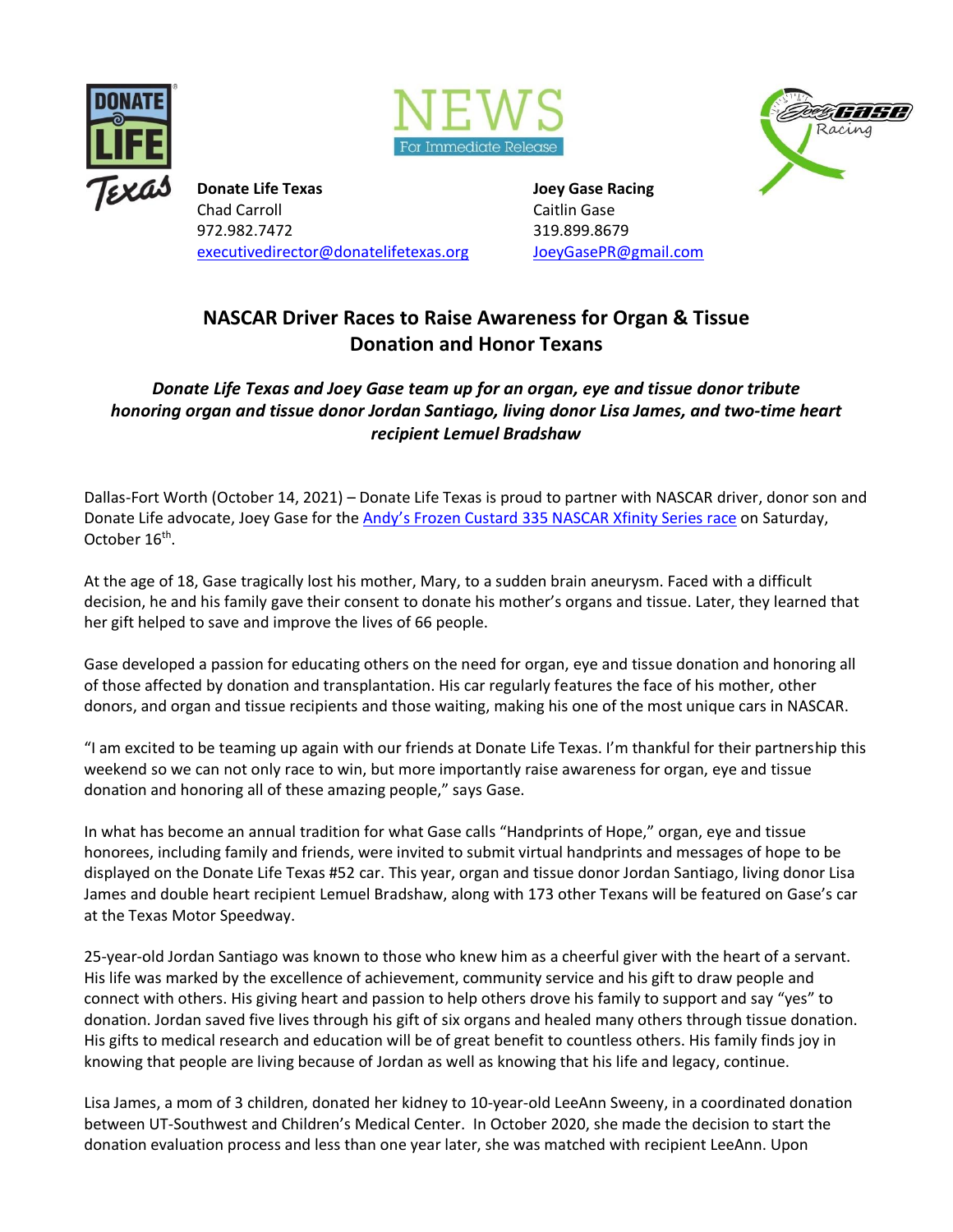## **NASCAR Driver Races to Raise Awareness for Organ & Tissue Donation and Honor Texans (Cont.)**

reflecting about her living donation, Lisa calls it "one of the sweetest blessings of her life." She loves talking about the organ registry and living donation and routinely volunteers her time and energy to the cause.

Lemuel Bradshaw is honored as a two-time heart recipient and advocate for the DLT mission. He has advocated for donation since his first heart transplant which lasted more than 20 years. Lem regularly says: "Two heroic families made it possible for me to have two heart transplants, see my children grow up and give me nine grandchildren. I will forever be grateful to ALL involved!" Lem also states, "I live in honor and awe of donor heroes!"

For Gase, the Donate Life mission is personal. He has been a passionate advocate for Donate Life Organ, Eye and Tissue Donor Registries across the U.S. since his mother passed away and became a donor in 2011. Gase was awarded the COMCAST Community Champion of the Year in 2015 for his work supporting Donate Life.

| <b>WHAT:</b>          | NASCAR driver, Joey Gase to honor Texas organ donors, organ recipients and 173 others<br>impacted by donation and transplantation                                                                                                                             |
|-----------------------|---------------------------------------------------------------------------------------------------------------------------------------------------------------------------------------------------------------------------------------------------------------|
| WHO:                  | Transplant recipients and their families, donor family members, healthcare professionals,<br>donation advocates and the entire community are invited to watch the virtual reveal via<br>Facebook Live of the #52 Donate Life Texas Joey Gase NASCAR virtually |
| WHEN:                 | Saturday, October 16, 2021. Race at @ 2:00 p.m.; Virtual car unveiling Saturday morning with<br>exact time TBD.                                                                                                                                               |
| <b>WHERE:</b><br>WHY: | Texas Motor Speedway - Andy's Frozen Custard 335<br>Celebrating the gift of life and the Donor Heroes who make it all possible                                                                                                                                |

There are currently more than 10,000 people in Texas waiting for a lifesaving organ transplant. Register your decision to become an organ, eye, and tissue donor today at [DonateLifeTexas.org/Gase.](https://www.donatelifetexas.org/Gase)

-###-

## **About Donate Life Texas**

*The Donate Life Texas organ donor registry started in 2005 and celebrated its thirteen millionth registration in 2021. The registry is supported by the Texas organ procurement organizations, LifeGift, Southwest Transplant Alliance and Texas Organ Sharing Alliance and the fourteen eye and tissue banks serving the state. Donate Life Texas is part of the [Donate Life America](https://www.donatelife.net/) not-for-profit alliance of national organizations and local partners across the United States.*

*Signing up is fast and easy at [DonateLifeTexas.org](https://www.donatelifetexas.org/register/) and provides a way for individuals to make their decision to be an organ, eye and tissue donor known to the right people at the right time, automatically. It also provides legal consent for donation after death, which removes the burden of decision-making from the family during an already difficult time.*